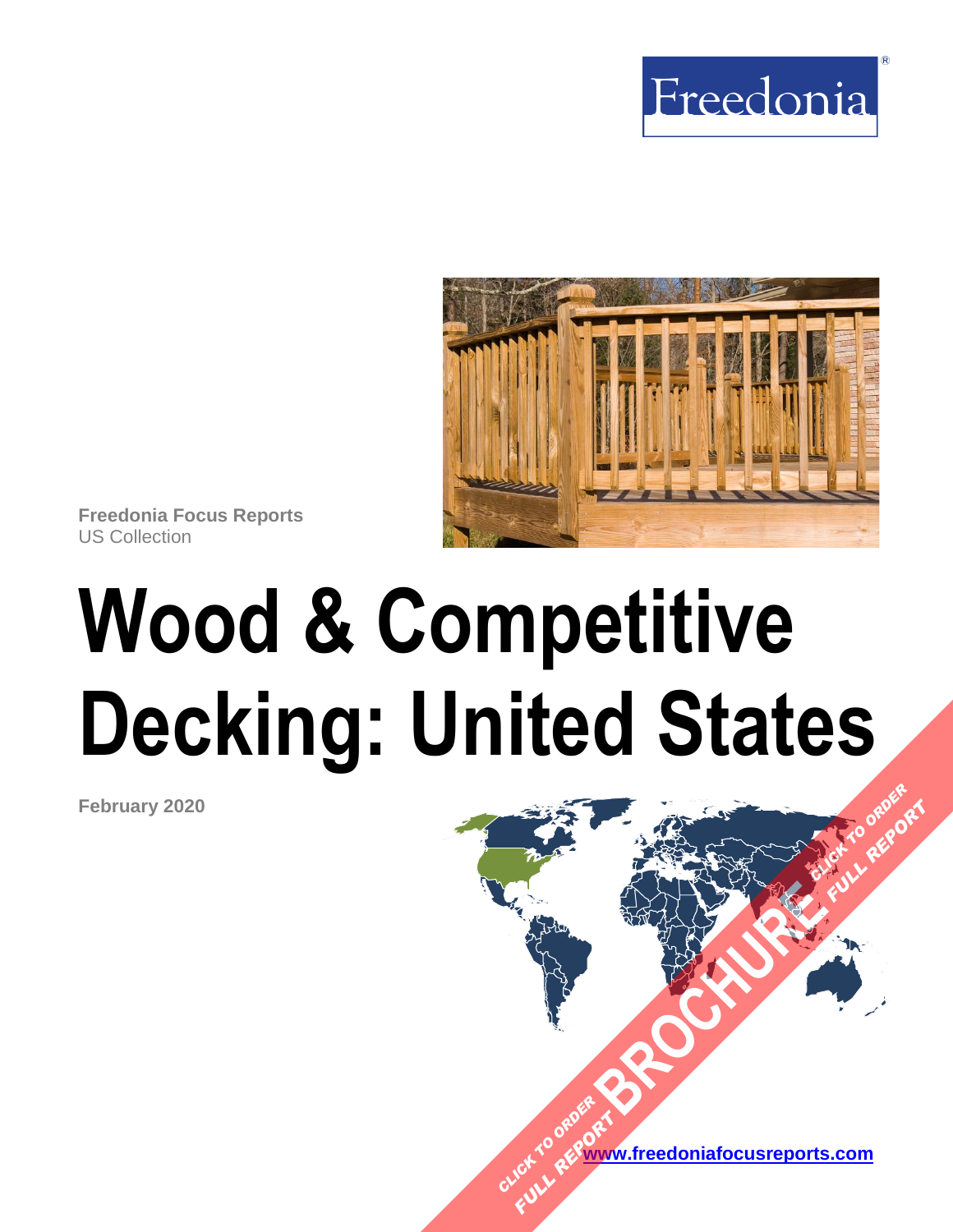# **Table of Contents**

| 1. Highlights                                 | 3              |
|-----------------------------------------------|----------------|
| 2. Market Environment                         | 5              |
| <b>Historical Trends</b>                      | 5              |
| Key Economic Indicators                       | 6              |
| Foreign Trade & Tariffs                       | $\overline{7}$ |
| Decking Installation & Labor Shortages        | 8              |
| <b>Environmental &amp; Regulatory Factors</b> | 9              |
| 3. Segmentation & Forecasts                   | 11             |
| Products                                      | 11             |
| <b>Wood Decking</b>                           | 12             |
| <b>Wood-Plastic Composite Decking</b>         | 13             |
| Plastic & Other Decking                       | 14             |
| <b>Markets</b>                                | 15             |
| <b>Residential Buildings</b>                  | 16             |
| <b>Commercial Buildings</b>                   | 17             |
| Nonbuilding                                   | 18             |
| 4. Industry Structure                         | 20             |
| <b>Industry Characteristics</b>               | 20             |
| <b>Market Leaders</b>                         | 21             |
| <b>Trex</b>                                   | 23             |
| <b>UFP Industries</b>                         | 24             |
| Weyerhaeuser                                  | 25             |
| 5. About This Report                          | 26             |
| Scope                                         | 26             |
| Sources                                       | 27             |
| <b>Industry Codes</b>                         | 27             |
| Freedonia Methodology                         | 27             |
| Resources                                     | 29             |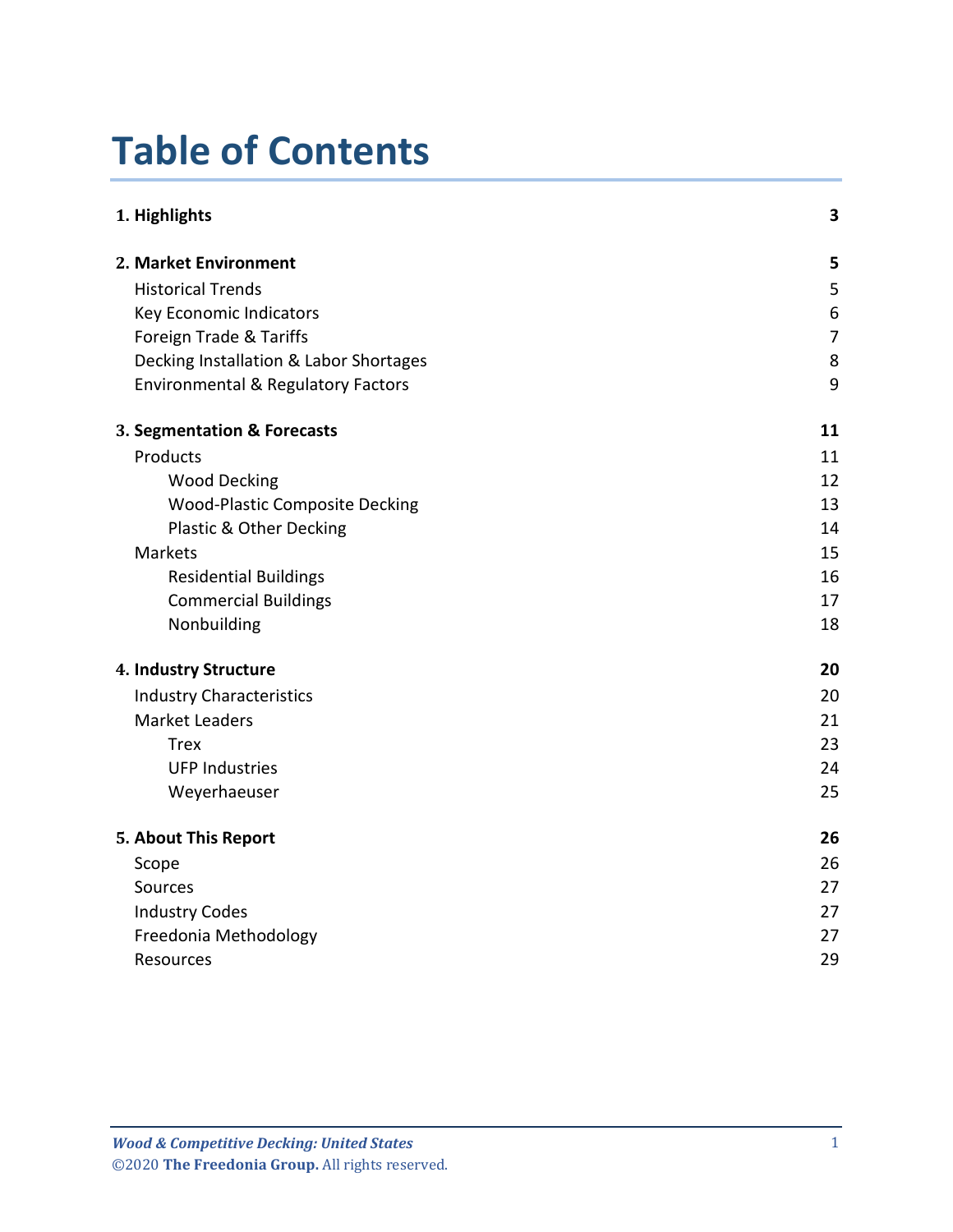# **List of Tables & Figures**

| Figure 1   Key Trends in the US Decking Market, 2018 - 2023                | 4  |
|----------------------------------------------------------------------------|----|
| Figure 2   US Decking Demand Trends, 2008 - 2018                           | 5. |
| Table 1   Key Indicators for US Decking Demand, 2008 - 2023 (2012US\$ bil) | 6  |
| Figure 3   US Decking Demand by Product, 2008 - 2023 (bil lineal ft)       | 11 |
| Table 2   US Decking Demand by Product, 2008 - 2023 (mil lineal ft)        | 11 |
| Figure 4   US Decking Demand by Product, 2008 - 2023 (%)                   | 14 |
| Figure 5   US Decking Demand by Market, 2008 - 2023 (bil lineal ft)        | 15 |
| Table 3   US Decking Demand by Market, 2008 - 2023 (mil lineal ft)         | 15 |
| Figure 6   US Decking Demand by Market, 2008 - 2023 (%)                    | 19 |
| Table 4   Selected Suppliers to the US Decking Market by Product           | 23 |
| Table 5   NAICS & SIC Codes Related to Decking                             | 27 |
|                                                                            |    |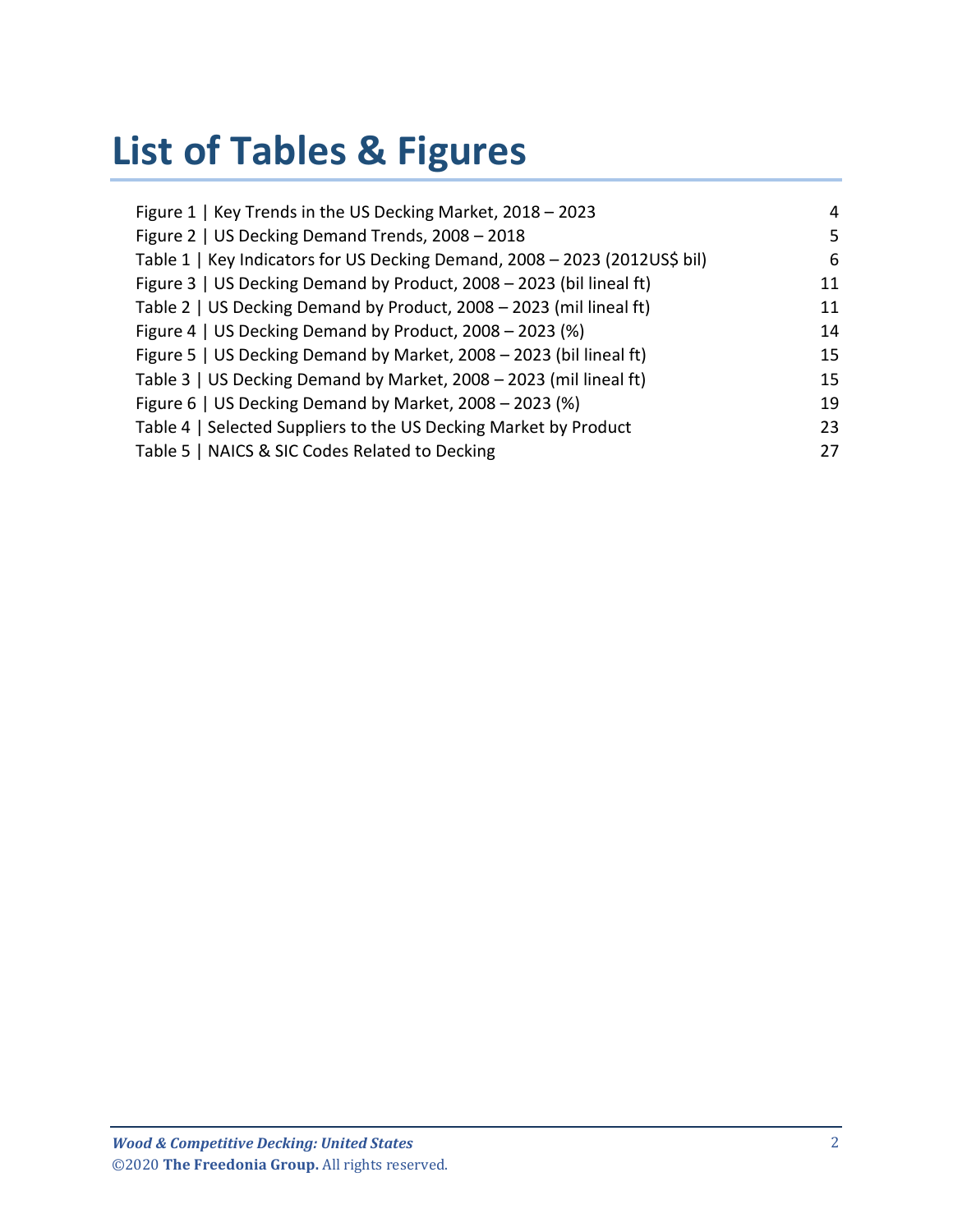# <span id="page-3-0"></span>**About This Report**

## <span id="page-3-1"></span>**Scope**

This report forecasts to 2023 US decking demand in lineal feet. Total demand is segmented by product in terms of:

- wood decking
- wood-plastic composite decking
- plastic and other decking such as metal, stone, and concrete

Total demand is also segmented by market as follows:

- residential buildings
- commercial buildings
- nonbuilding

To illustrate historical trends, total demand is provided in annual series from 2008 to 2018; the various segments are reported at five-year intervals for 2008, 2013, and 2018.

This report encompasses deck boards, which are used to make the floor of the deck, as well as railing systems (consisting of a top rail, spindles, and bottom rail) and other built-in accessories, such as stairs, benches, and planter boxes.

Decking demand numbers do not include structural components of decking systems (e.g., posts and joints).

Competitive products to decking, which are excluded from the scope of this report, include:

- balconies, which are platforms protruding from an upper story of a building – either cantilevered or supported from below
- patios, which are ground-level, paved outdoor areas located at the rear of a structure and can be either uncovered or shaded
- porches, which can be open-sided, screened, or glass-enclosed; are also raised off the ground; and are typically roofed – porches are often located at the front of a building, although they can also wrap around an entire building

Key macroeconomic indicators are also provided with quantified trends. Other various topics, including profiles of pertinent leading companies, are covered in this report. A full outline of report items by page is available in the Table of Contents.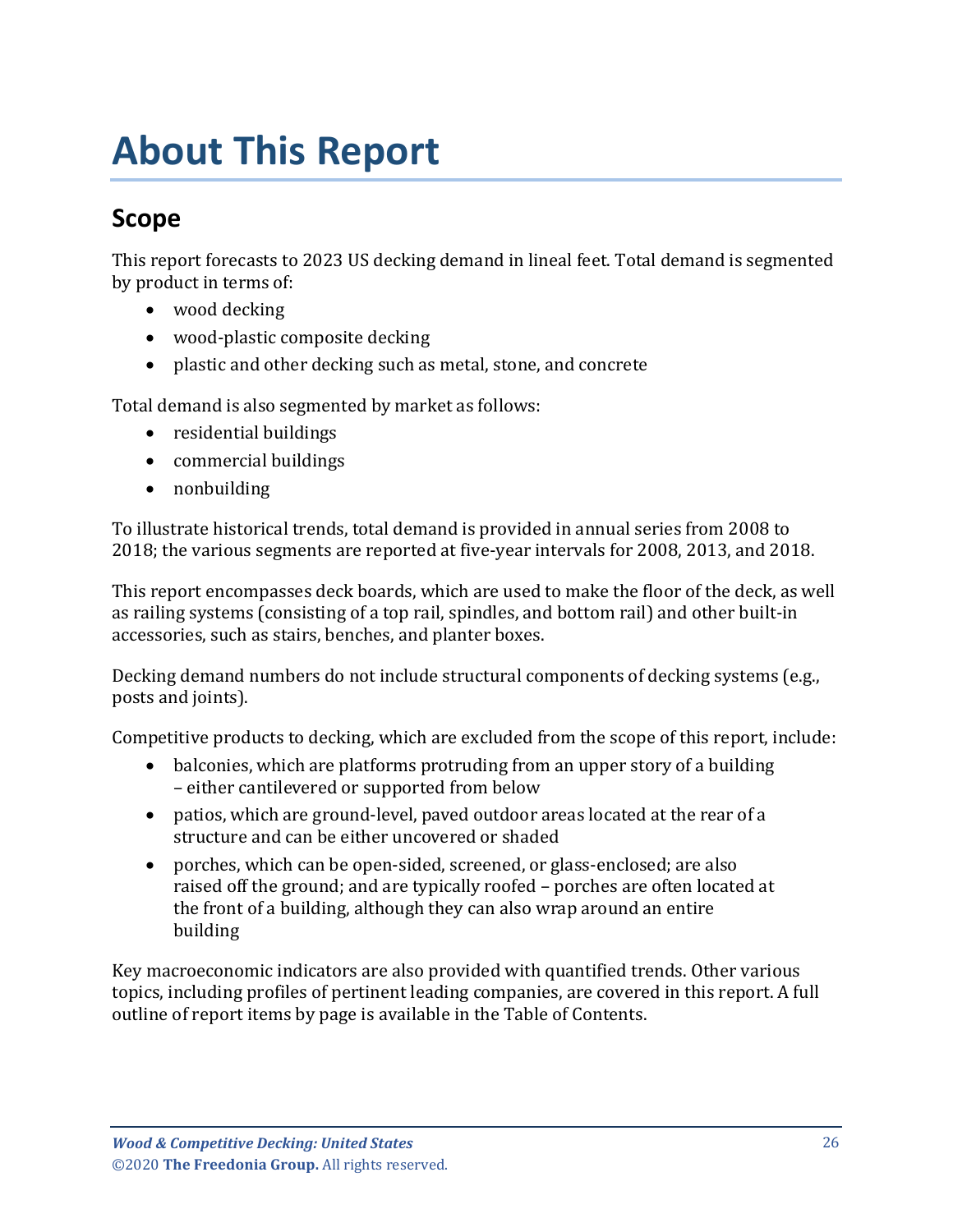### <span id="page-4-0"></span>**Sources**

*Wood & Competitive Decking: United States* (FF60021) is based on *[Wood & Competitive](http://www.freedoniagroup.com/DocumentDetails.aspx?ReferrerId=FL-FOCUS&studyid=3789)  [Decking,](http://www.freedoniagroup.com/DocumentDetails.aspx?ReferrerId=FL-FOCUS&studyid=3789)* a comprehensive industry study published by The Freedonia Group. Reported findings represent the synthesis and analysis of data from various primary, secondary, macroeconomic, and demographic sources, such as:

- firms participating in the industry, and their suppliers and customers
- government/public agencies
- trade associations and their publications
- the business and trade press
- indicator forecasts by The Freedonia Group
- the findings of other reports and studies by The Freedonia Group

Specific sources and additional resources are listed in the Resources section of this publication for reference and to facilitate further research.

# <span id="page-4-1"></span>**Industry Codes**

<span id="page-4-3"></span>

| Table 5   NAICS & SIC Codes Related to Decking       |                                                       |                                           |                                                                       |  |  |
|------------------------------------------------------|-------------------------------------------------------|-------------------------------------------|-----------------------------------------------------------------------|--|--|
| <b>NAICS/SCIAN 2017</b>                              |                                                       | <b>SIC</b>                                |                                                                       |  |  |
| <b>North American Industry Classification System</b> |                                                       | <b>Standard Industrial Classification</b> |                                                                       |  |  |
| 321999                                               | All Other Miscellaneous Wood Product<br>Manufacturing | 2499                                      | Wood Products, NEC                                                    |  |  |
| 325211                                               | Plastics Material & Resin Manufacturing               | 2821                                      | Plastics Materials, Synthetic Resins, &<br>Nonvulcanizable Elastomers |  |  |
| 326199                                               | All Other Plastics Product Manufacturing              | 3089                                      | <b>Plastics Products, NEC</b>                                         |  |  |

Source: US Census Bureau

# <span id="page-4-2"></span>**Freedonia Methodology**

The Freedonia Group, a subsidiary of MarketResearch.com, has been in business for more than 30 years and in that time has developed a comprehensive approach to data analysis that takes into account the variety of industries covered and the evolving needs of our customers.

Every industry presents different challenges in market sizing and forecasting, and this requires flexibility in methodology and approach. Freedonia methodology integrates a variety of quantitative and qualitative techniques to present the best overall picture of a market's current position as well as its future outlook: When published data are available, we make sure they are correct and representative of reality. We understand that published data often have flaws either in scope or quality, and adjustments are made accordingly. Where no data are available, we use various methodologies to develop market sizing (both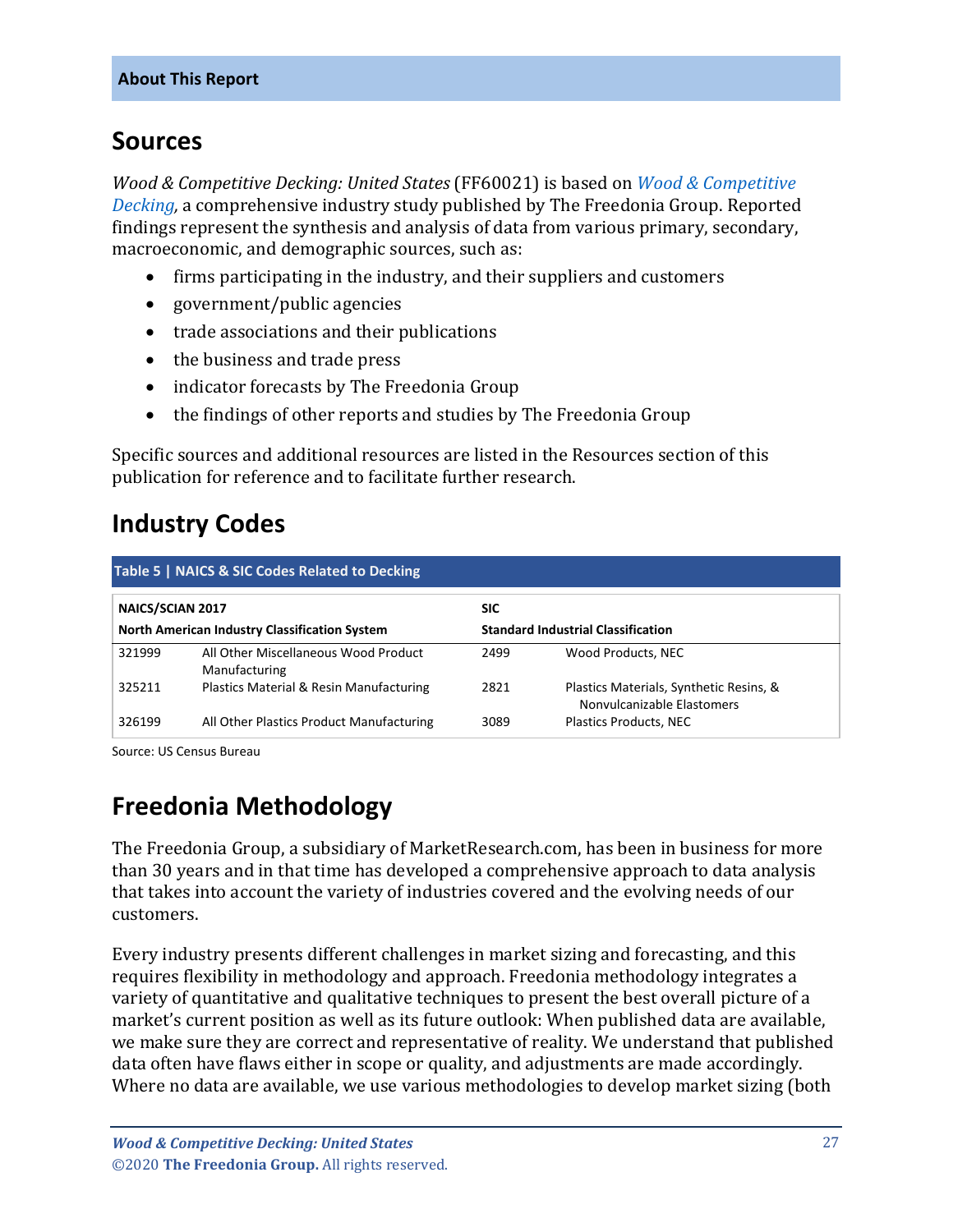#### **About This Report**

top-down and bottom-up) and then triangulate those results to come up with the most accurate data series possible. Regardless of approach, we also talk to industry participants to verify both historical perspective and future growth opportunities.

Methods used in the preparation of Freedonia market research include, but are not limited to, the following activities: comprehensive data mining and evaluation, primary research, consensus forecasting and analysis, ratio analysis using key indicators, regression analysis, end use growth indices and intensity factors, purchase power parity adjustments for global data, consumer and end user surveys, market share and corporate sales analysis, product lifespan analysis, product or market life cycle analysis, graphical data modeling, long-term historical trend analysis, bottom-up and top-down demand modeling, and comparative market size ranking.

Freedonia quantifies trends in various measures of growth and volatility. Growth (or decline) expressed as an average annual growth rate (AAGR) is the least squares growth rate, which takes into account all available datapoints over a period. The volatility of datapoints around a least squares growth trend over time is expressed via the coefficient of determination, or  $r^2$ . The most stable data series relative to the trend carries an  $r^2$  value of 1.0; the most volatile – 0.0. Growth calculated as a compound annual growth rate (CAGR) employs, by definition, only the first and last datapoints over a period. The CAGR is used to describe forecast growth, defined as the expected trend beginning in the base year and ending in the forecast year. Readers are encouraged to consider historical volatility when assessing particular annual values along the forecast trend, including in the forecast year.

# **Copyright & Licensing**

The full report is protected by copyright laws of the United States of America and international treaties. The entire contents of the publication are copyrighted by The Freedonia Group.